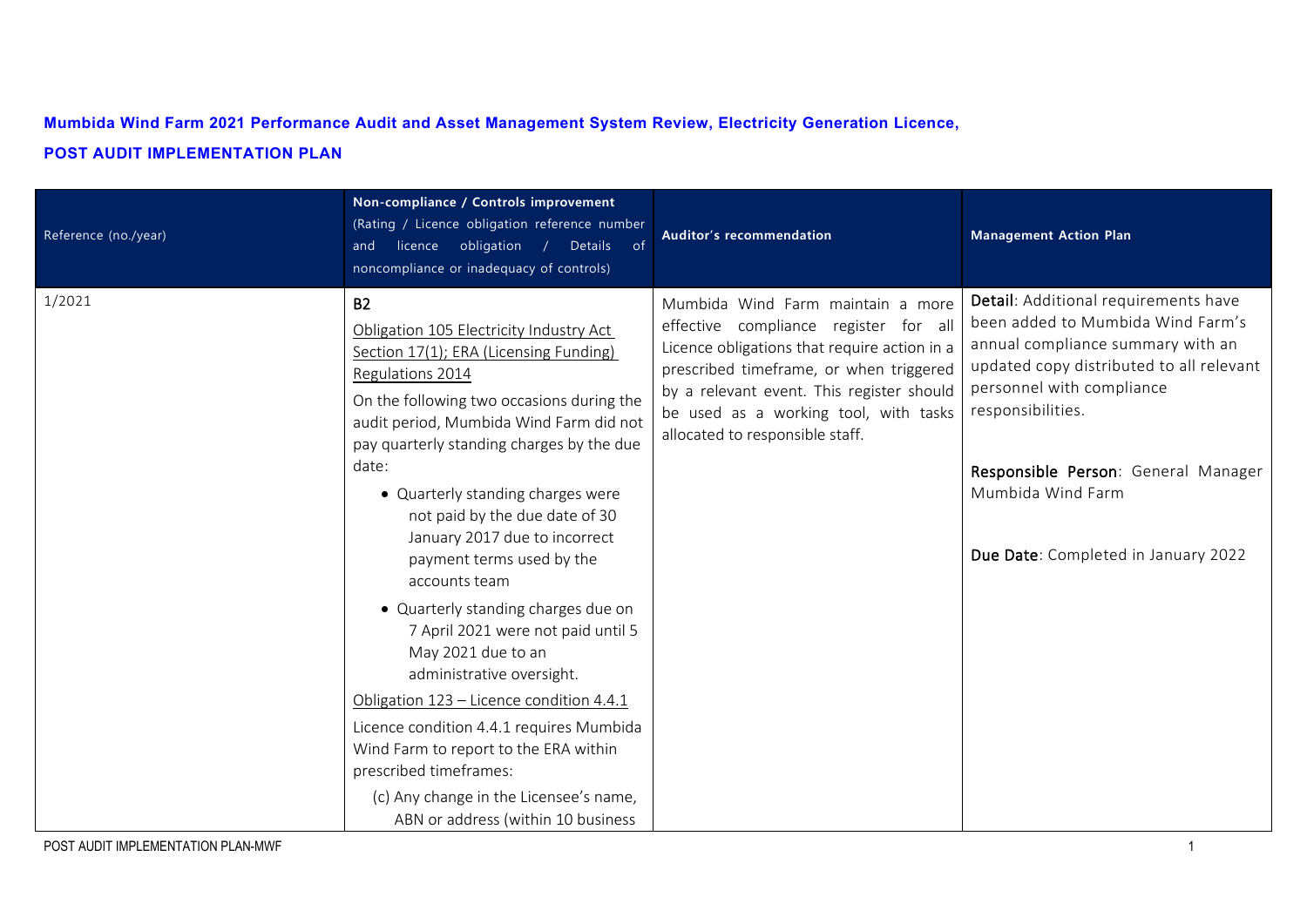| days of the change occurring).                                                                                                         |  |
|----------------------------------------------------------------------------------------------------------------------------------------|--|
| On the following two occasions during the                                                                                              |  |
| audit period, Mumbida Wind Farm did not                                                                                                |  |
| notify the ERA of a change of address                                                                                                  |  |
| within the prescribed 10 business day                                                                                                  |  |
| timeframe:                                                                                                                             |  |
| • The change of address on 18 January<br>2017 was notified to the ERA on 7<br>February 2017, which was outside<br>the 10-day timeframe |  |
| • The change of address on 1                                                                                                           |  |
| September 2021 was notified to the                                                                                                     |  |
| ERA on 6 December 2021, which was                                                                                                      |  |
| outside the 10-day timeframe.                                                                                                          |  |
| We note that Mumbida Wind Farm's                                                                                                       |  |
| primary point of contact, email and                                                                                                    |  |
| telephone contact details had not                                                                                                      |  |
| changed during the audit period.                                                                                                       |  |
| Obligation 454 - Electricity Metering Code                                                                                             |  |
| Clause 7.2(5)                                                                                                                          |  |
| Mumbida Wind Farm did not advise the                                                                                                   |  |
| network operator, Western Power of                                                                                                     |  |
| changes to contact details previously                                                                                                  |  |
| notified via Schedule 6 of its ETAC with                                                                                               |  |
| Western Power.                                                                                                                         |  |
| Changes to Mumbida Wind Farm's                                                                                                         |  |
| contact details (postal address and                                                                                                    |  |
| facsimile) at Schedule 6 of its ETAC with                                                                                              |  |
| Western Power had not been updated in                                                                                                  |  |
| accordance with the provisions of ETAC                                                                                                 |  |
| clause 36 and therefore had not been                                                                                                   |  |
| notified to the Western Power in                                                                                                       |  |